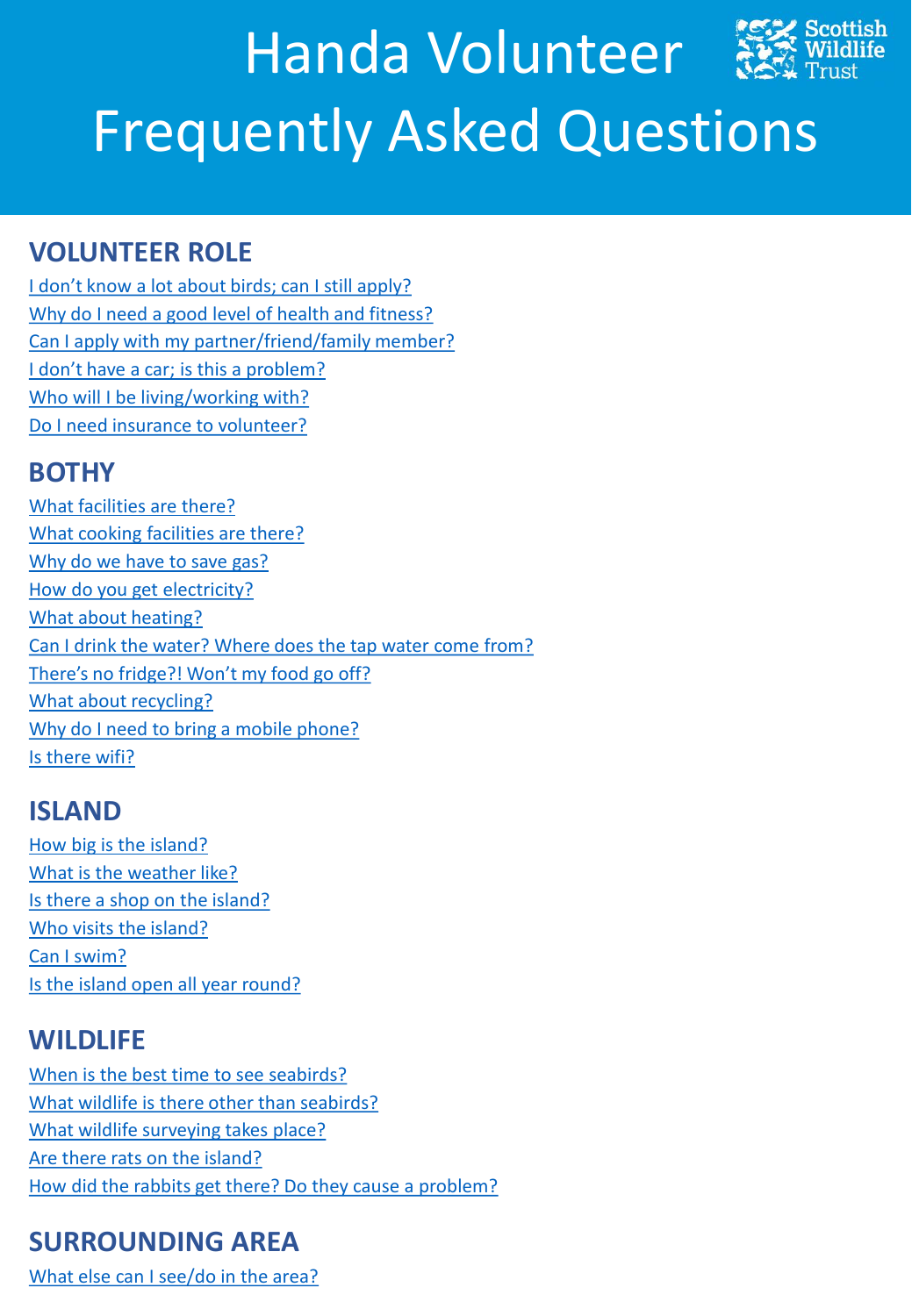# <span id="page-1-0"></span>**VOLUNTEER ROLE**

## I don't know a lot about birds; can I still apply?

Whilst it is helpful to have prior knowledge of birds, particularly seabirds, it is not essential as you will learn a great deal when you are on the island. Visitors always want to know about the seabirds on Handa however, so you will find it beneficial to learn as much as you can about Handa's wonderful colonies before you arrive.

## Why do I need a good level of health and fitness?

One of your two main duties is to help visitors from the boat, which involves holding a heavy boat steady (in a variety of sea-states) and moving the wooden jetty up and down the beach all day. There is also a lot of walking to and from the shelter during beach duties and it's a long way uphill to the bothy!

## Can I apply with my partner/friend/family member?

For weekly volunteers, as long as you both fit the essential criteria for the role then you are more than welcome to apply with someone you know. Be sure to specify that you are applying together on your application forms so that we can pair you up.

## I don't have a car; is this a problem?

There is no public transport to Handa or Tarbet so having your own car is extremely useful. However, it may be possible to organise lift shares with other arriving/departing volunteers. Please tell the Handa Volunteer Coordinator and Ranger as early as possible so that we can try and help.

For Assistant Rangers, not having your own transport may be more of a limitation as you will be reliant on other people to take you shopping and you may be unable to leave the island on your days off.

## Who will I be living/working with?

The bothy is often a thriving place of activity! You will live alongside the Ranger(s), between three and five Assistant Rangers, one or two other weekly volunteers, and occasionally contractors or Scottish Wildlife Trust work parties.

## Do I need insurance to volunteer?

You will be covered under the Scottish Wildlife Trust's insurance policies. However, you must sign our Code of Conduct, the relevant risk assessments and abide by the health and safety procedures on the island.

# **BOTHY**

## What facilities are there?

The Handa bothy has two flush toilets for use by volunteers and bothy staff. There is a compost toilet near the beach by the visitor shelter for use by day-visitors.

## What cooking facilities are there?

You should be able to cook on Handa in the same way that you cook at home. The shared kitchen consists of a fourring gas hob, a grill and oven. All we ask is that you are mindful and considerate when using the cooker as you'll be sharing this space with up to five other volunteers and so as not to waste the gas. In the past we have cooked curries, pizzas and even baked bread and cakes. Crockery, cutlery and utensils are all provided.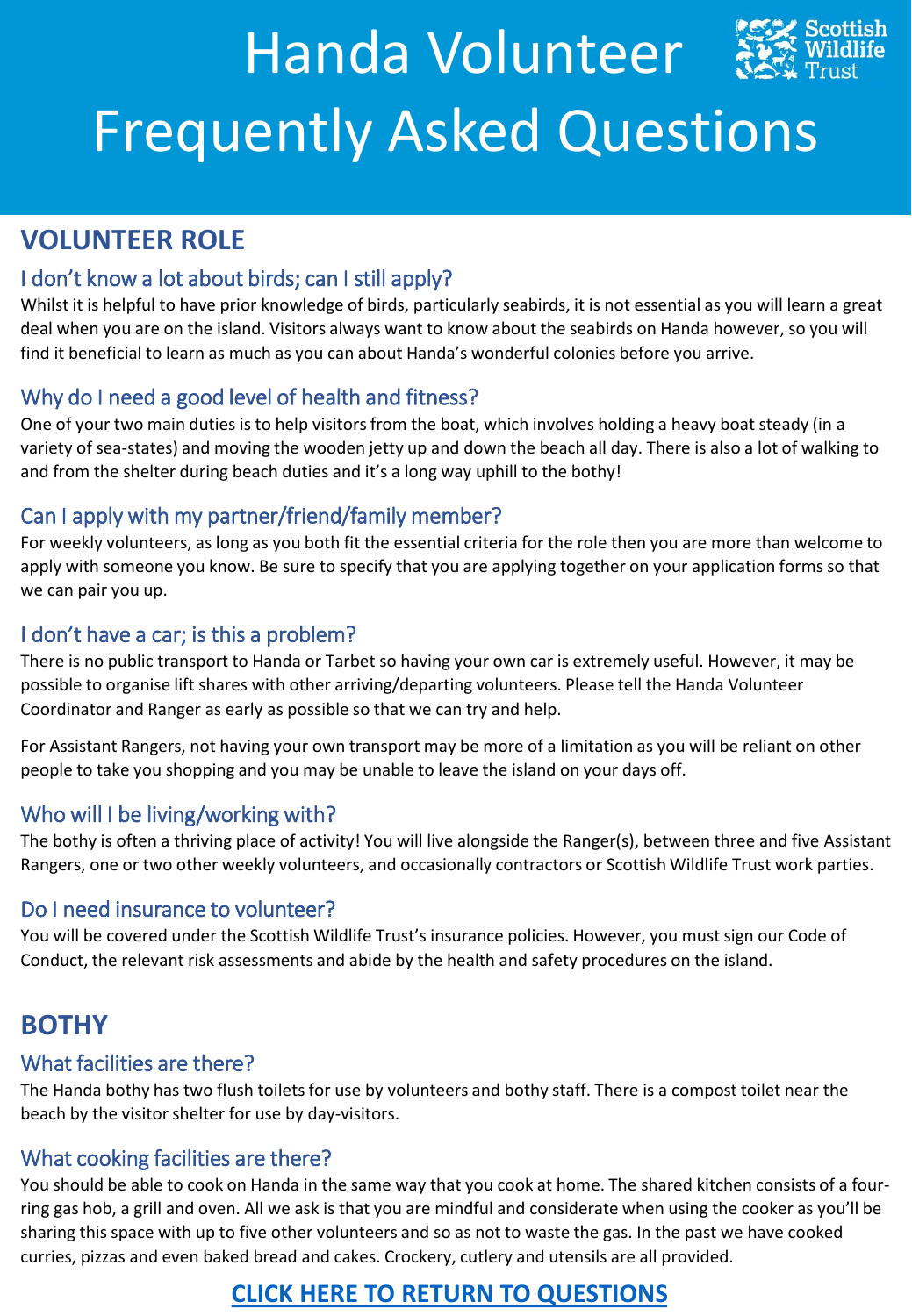#### <span id="page-2-0"></span>Why do we have to save gas?

We try to conserve everything on Handa; gas bottles are expensive and heavy to carry up the hill to the bothy.

#### How do you get electricity?

Solar panels provide all of our electricity. With long daylight hours in summer this usually meets all of our needs. Occasionally in periods of gloomy weather at the start/end of the season we may have to use a small petrol generator to ensure that essential items such as mobile phones and radios remain charged. Mobile phones can be charged, and it is important that they remain so in case they are needed in an emergency on the island. If there is sufficient battery power then other devices may be charged, but this is not guaranteed!

#### What about heating?

There are wood burning stoves in the communal bothy and in the ranger's room. The wood supply mostly comes from old boardwalk and occasionally the non-native pine trees in the plantation by the bothy.

#### Can I drink the water? Where does the tap water come from?

Water in the bothy taps comes from a loch behind the bothy. The water is twice filtered and treated so it is fine to drink. Rangers and Assistant Rangers check the filters weekly. The shower water comes from the same source. In the summer the water level in the loch can get lower so we ask you to be considerate with your water usage.

Hot showers are limited to save both filtered water and gas.

## There's no fridge?! Won't my food go off?

You'll be surprised at how long food can last outside of a fridge. Fruits and vegetables can easily last for the duration of your week on Handa, however there is limited storage space in the 'cool area'. To limit food waste, plan ahead and eat the most perishable items at the start of your stay.

Please note that the 'fridge' system in the burn shown in the video is no longer an option.

#### What about recycling?

We endeavour to keep our impact on the environment to a minimum.

We recycle glass, plastic, paper and cardboard, and ask all departing volunteers to take this away with them.

We have a compost bin for food waste which is then used in our small veggie garden.

## Why do I need to bring a mobile phone?

Due to the nature of the island (precipitous cliffs, coast and vast rugged heathland), having a working mobile phone is an essential health and safety requirement.

#### Is there Wi-Fi?

There is no Wi-Fi on Handa; use it as an opportunity to instead connect with your fellow volunteers or the nature around you. There is a modem in the Ranger's room but this relies on a good amount of solar power, so it is only for work use or emergencies. A new phone mast at Scourie means you may be able to get internet connection on your phone in places.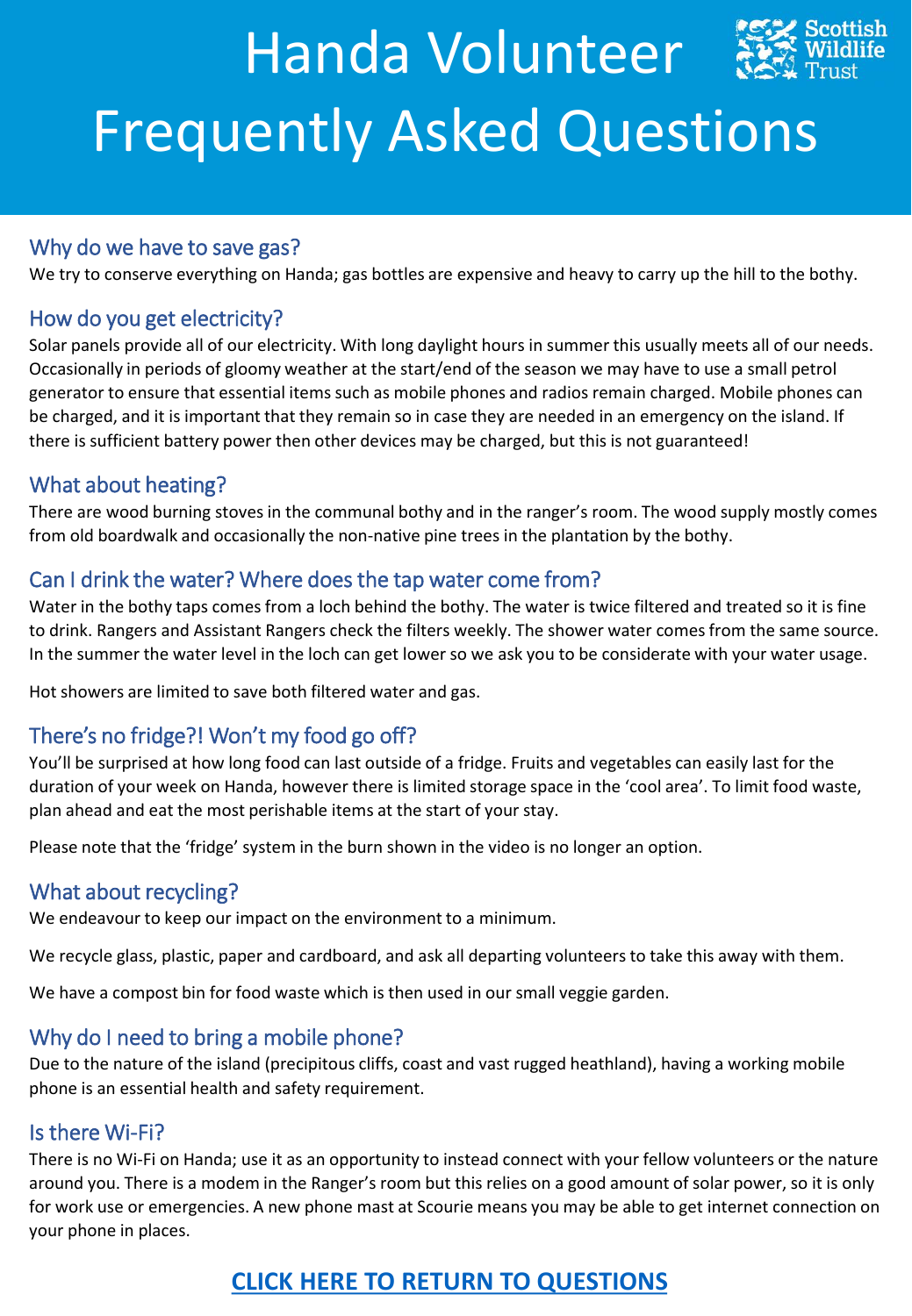## <span id="page-3-0"></span>**ISLAND**

## How big is the island?

363 hectares (about a square mile).

#### What is the weather like?

When visiting Handa it is best to be prepared for all weathers. It is not unusual to have sun, wind and rain within the space of a few hours.

#### Is there a shop on the island?

No. The only infrastructure on the island is the bothy, a compost toilet and small visitor shelter. There is a restaurant in Tarbet, and in Scourie you will find a couple of places to eat, a campsite, petrol station and a village shop.

#### Who visits the island?

Visitors to Handa come from all over the world and from a range of backgrounds. We have had visitors from at least 33 different countries, and they can range from tourists, naturalists, families, academics, birders, MSPs, runners, ramblers, and local people enjoying their nearest reserve.

## Can I swim?

On a sunny day the bays on Handa can look temptingly tropical. You are welcome to swim but we ask that you use a 'buddy system' and tell someone your plans so that you can stay safe. The tides outside of the bays are strong so we please ask you to remain within the sheltered bays for your own safety.

#### Is the island open all year round?

The island is generally open from April – early September; the dates vary each season and will be posted on the website once they have been confirmed for the year.

## **WILDLIFE**

#### When is the best time to see seabirds?

May – June is the peak season for seabirds. Most species are on eggs by mid-May and chicks fledge in late Juneearly July. Fulmars and great skuas will often be on the island until the end of the season.

## What wildlife is there other than seabirds?

Handa is a great place to spot all kinds of wildlife. There are frequent sightings of cetaceans (bottlenose and Risso's dolphins, porpoise, minke whale and even orca!); grey seals are common around the coast; moths; pygmy shrews; palmate newts; common lizards; plentiful marine species in rock pools when the tide is low, and loads of other bird species, including red grouse, snipe and white-tailed sea eagles. Basking sharks have also been recorded, but not within the last few years. There are many exciting plants too including orchids, ferns and carnivorous sundews.